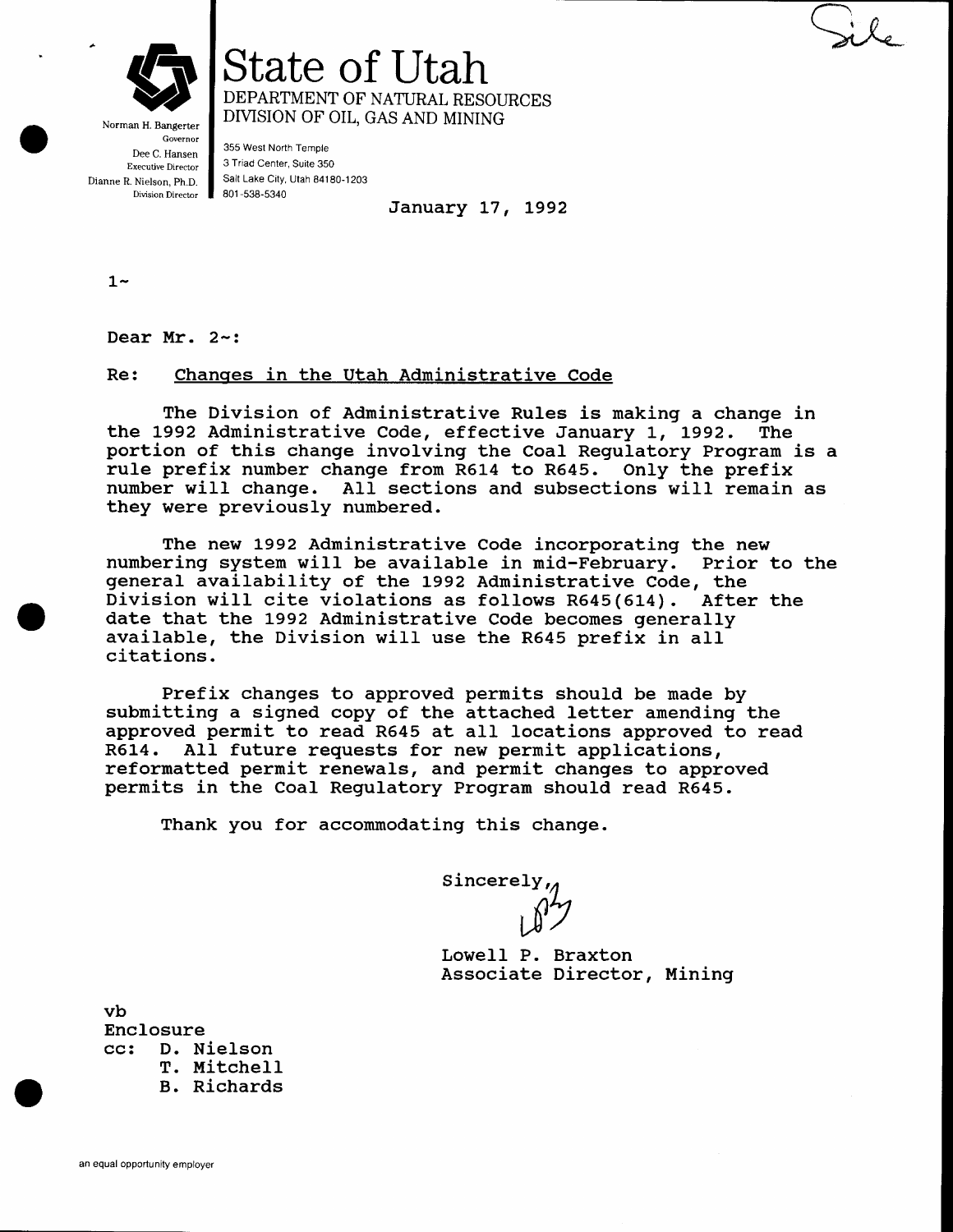Mr. Ben Grimes, Environmental Coordinator<br>Plateau Mining Company P.O. Drawer P M C Price, Utah 84501

!

Mr. Lee Edmonson CALMAT Company Properties Division 1801 East University Drive Phoenix, Arizona 85034

Mr. Dan Guy, Manager<br>Permitting and Compliance Mountain Coal Company P.O. Box 1378 Price, Utah 84501

Mr. Dwight Crossland Western States Minerals Suite <sup>130</sup> 250 South Rock BIvd. Reno, Nevada 89502

Mr. Blake Webster<br>Permitting Administrator PacifiCorp Electric Operations<br>Fuel Resources One Utah Center, Suite 2100<br>201 South Main Salt Lake City, Utah 84140-0021

Mr. Mike Glasson, Senior Geologist Andalex Resources, fnc. P.O. Box 9Oz Price, Utah <sup>84501</sup>

Mr. WendeII Owen Co-Op Mining Company P.O. Box L245 Huntington, Utah 84528

Mr. David W. Anderson, P.E. Intermountain Power Agency Department of Water and Power<br>City of Los Angeles; Room 1164 111 North Hope Street Los Angeles, California 90012

Mr. Joe Fielder, General Manager Sunnyside Coal Company P.O. Box <sup>99</sup> Sunnyside, Utah 84539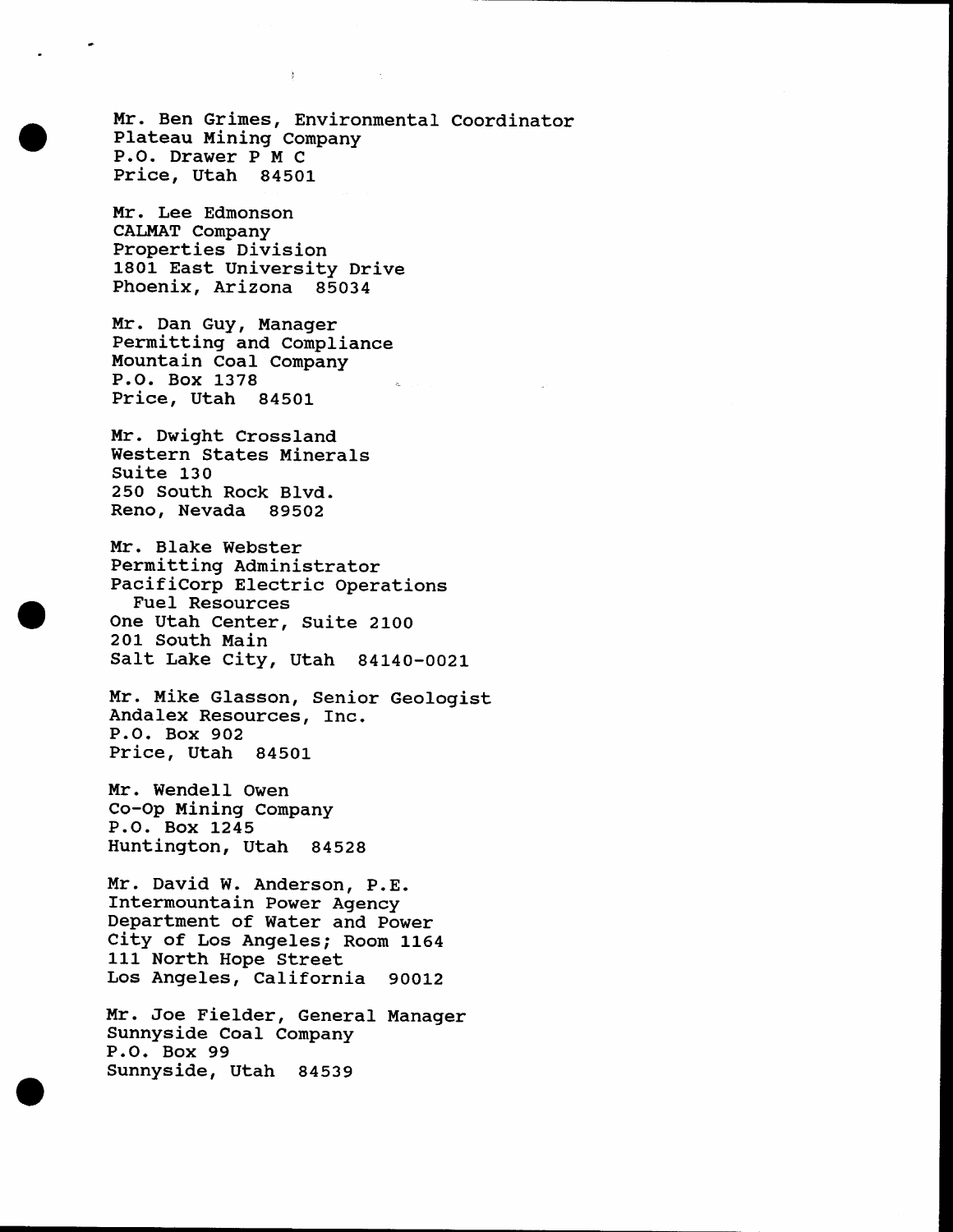Mr. WaIt Ruzzo BHP Petroleum - Utah International, Inc. 55O California Street San Francisco, California 94104

Mr. J. E. Katlic, Executive Vice-President Blackhawk CoaI Company c/o American Electric Power Company P. O. Box 7OO Lancaster, Ohio 43130

Mr. Jeffrey D. MueIIer Manager Engineering Services Amax Coal Industries One Riverfront Place 20 Northwest lst Street Evansville, Indiana 47708-1258

Mr. Dee Bray Consolidation Coal Company P.O. Box 527 Emery, Utah 84522

Mr. Jon Passic Castle Valley Resources P. O. Box 766 Wellington, Utah 84542

Mr. Allen Childs Genwal Coal Company, Inc. P. O. Box 1201 Huntington, Utah 84528

Mr. Rick olsen, President Soldier Creek Coal Company P. O. Box I Price, Utah 84501

Mr. Ken Payne, Manager Southern Utah Fuel Company P. O. Box <sup>P</sup> Salina, Utah 84654

Mr. Bob Eccli IJ. S. FueI Company P. O. Box <sup>A</sup> Hiawatha, Utah 84527

Mr. Glen Zumwalt, Manager Utah Fuel Company P. O. Box 7Lg Helper, Utah 84526